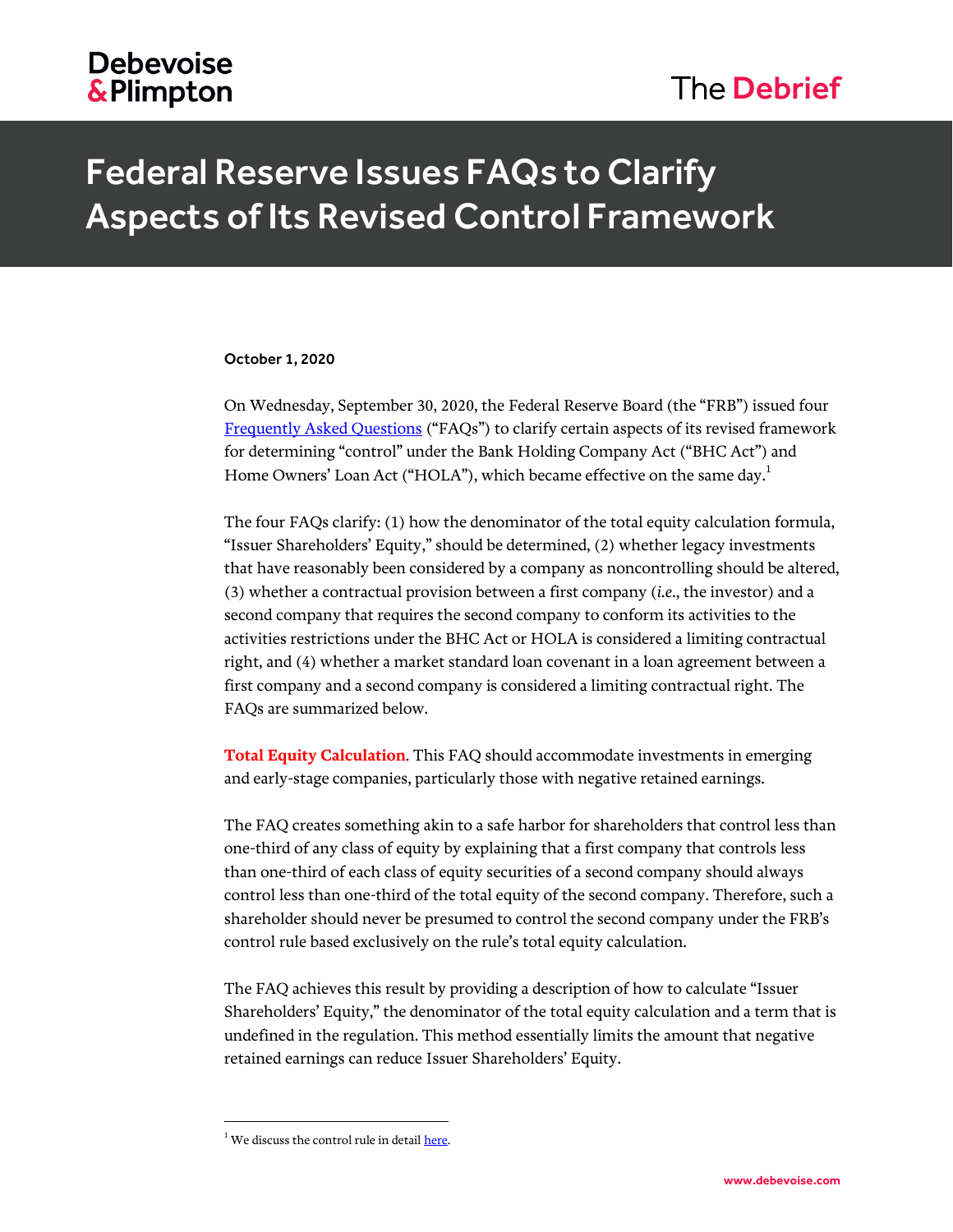## **Debevoise** & Plimpton

The FAQ also provides that FRB staff should be consulted if Issuer Shareholders' Equity would be equal to zero and the first company controls more than one-third of a class of equity securities of the second company, suggesting that staff may take a different, or case-by-case, approach to addressing total equity calculations or presumptions of control in such circumstances.

**Legacy Investments**. Consistent with the preamble to the control rule, the FAQ states that the FRB does not expect to revisit structures that have already been reviewed by the FRB or a Federal Reserve Bank prior to the effective date of the control rule. $^2$  The FAQ also reiterates that, for structures that have not been reviewed by the FRB or a Federal Reserve Bank, a company may contact FRB staff to discuss the structure and any potential alterations necessary to continue to treat the structure as noncontrolling.

However, the FAQ helpfully adds that FRB "staff would not require alterations to structures that represent a reasonable interpretation of [FRB] precedent at the time the structure was created." Although not entirely clear, we interpret this statement to mean that, in most cases, there should be no need to revisit investments made prior to the introduction of the new control presumptions.

#### **Treatment of Activity Restrictions as Limiting Contractual Rights**. The FAQ

explains that, consistent with the preamble to the control rule, a contractual provision between a first company and a second company that requires the second company to conform its activities to the activities restrictions under the BHC Act or HOLA generally would be considered a limiting contractual right because such a provision limits the ability of the second company to engage in some new lines of business. $^3$  The ability to restrict or exert a significant influence over decisions related to "activities in which the second company may engage, including a prohibition on entering into new lines of business, making substantial changes to or discontinuing existing lines of business," is provided as an example of a limiting contractual right in the FRB's control rule.<sup>4</sup>

The FAQ adds—also consistent with the preamble to the control rule—that a contractual provision involving a reasonable and nonpunitive mechanism to redeem, reduce or restructure the first company's investment in the second company, if the second company fails to conform its activities to the activities restrictions of the BHC Act or HOLA, generally would not be considered a limiting contractual right.

 $\overline{a}$ 

<sup>&</sup>lt;sup>2</sup> 85 Fed. Reg. 12398, 12420 (Mar. 2, 2020).

<sup>3</sup> *Id*. at 12417.

 $4$  12 CFR 225.31(e)(5)(i)(A).